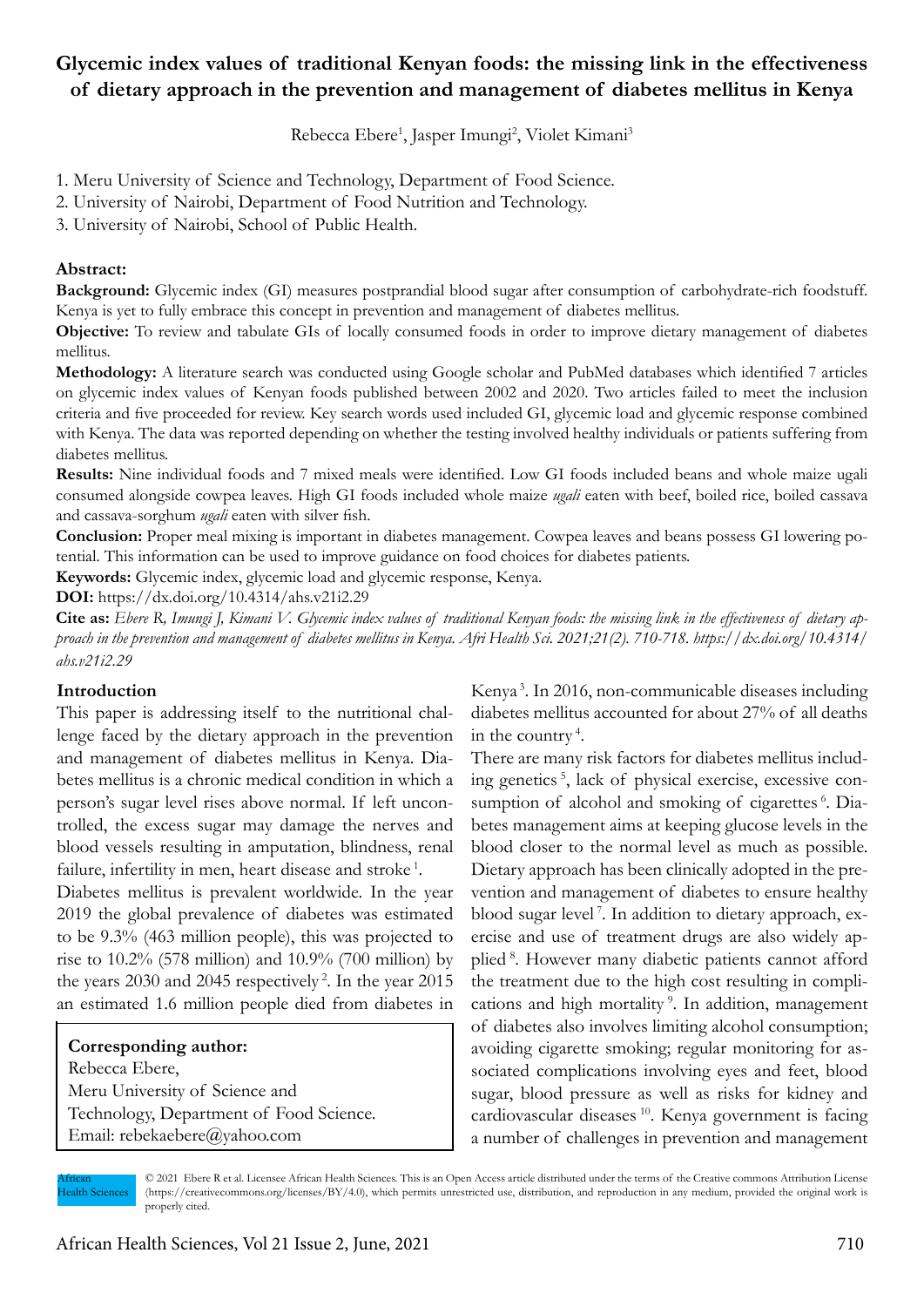of diabetes. These include limited resources, a shortage of adequately trained healthcare personnel and lack of necessary equipment subsequently leading to lack of awareness and routine screening 11.

Dietary approach to the prevention and management of type 2 diabetes is a common practice in Kenya although patients' adherence to recommendations still poses a challenge 12. Current dietary prescription is mainly based on the amount of food served to diabetic patients, a macro-nutritional approach commonly known as the healthy diabetes plate, the plate method or simply "diabetic plate". It guides how much starchy food should be served in relation to non-starchy vegetables and proteins without considering how the meal affects postprandial blood sugar 13. A key shortcoming with such an approach is the fact that carbohydrate-rich foods differ in postprandial blood sugar response. This means that a similar amount of different foodstuff cause different responses in terms of postprandial blood sugar. For example, 50g available carbohydrate from cassava is different from 50 g available carbohydrate from sweet potato in their potential to raise blood sugar levels 14.

Glycemic index (GI) has widely been used to measure blood sugar responses after consumption of a carbohydrate-rich food in order to take into account such differences. GI is computed by dividing the area under the blood glucose response curve above the fasting blood sugar level after consuming 50 g available carbohydrates from a test food by area under the blood glucose response curve above the fasting level after consuming 50 g available carbohydrates from a standard or reference food and multiplying the resulting value by 100. White bread or glucose are used as reference/standard foods and they are normally assigned a GI of 100 15. Thus foods have been categorized into low (<55), medium (55-70) and high (>70) GI with glucose as a standard or values of  $\leq 60$ , 60-85 and  $\geq 85$  representing low, medium and high GI respectively with white bread as a standard/reference food 16. High GI foods result in a greater blood glucose response and long-term consumption may lead to type 2 diabetes<sup>17</sup> as opposed to low GI foods<sup>7</sup>. However, consuming a high GI food alongside a low GI food or other accompaniment has been shown to reduce the overall blood glucose response of a high GI food. For example the GI of rice has been reduced by beans <sup>18, 19</sup>.

It is important to note that even low GI foods can result in higher blood glucose response and high GI

foods may cause low response after consumption depending on the quantity of food consumed. This is better explained by glycemic load (GL) which accounts for both the quality as measured using GI and the amount of food consumed. GL is computed as follows;  $GL =$ GI/100 x available carbohydrates (total dietary carbohydrates - dietary fiber). Using this approach, foods can be classified into low (1-10), medium (11-19) and high  $(220)$  GL<sup>16</sup> and this concept allows the right amount of food to be served for effective management of blood sugar.

Without taking into consideration the GI of the foods, there is a possibility of putting a diabetic person at risk of spiking their blood sugar using the macronutrient approach to management of diabetes. The GI of foods can however be manipulated in various ways to suit the needs of people suffering from diabetes mellitus. For example the GI has been found to vary depending on the nature of carbohydrates  $^{20}$ , dietary fiber,  $^{21, 22, 23}$ , other macronutrients present in the diet<sup>21, 24, 25</sup>, presence of micronutrients<sup>24</sup>, preparation, processing and storage<sup>20,</sup>  $26, 27$ , botanical origin and variety  $17, 18, 28, 29, 30, 31$ , presence of phytochemical 28, 32 as well as an accompaniment to the staple or mixing different foods into meals <sup>18, 19</sup>.

Despite the advantage posed by GI, adequate information on GI values of most traditional foods consumed by Kenyans is missing. This creates a challenge for the practitioners with regard to the selection of the appropriate diet for diabetics. The available international table of glycemic indices of foods<sup> $7,33$ </sup> currently being adopted in selecting the diet for diabetics is limited in terms of the commonly consumed Kenyan foodstuff. As a way of preventing and managing diabetes through a dietary approach, it is important to identify and promote consumption of culturally acceptable, locally available and affordable staple foods 34. This paper therefore, reviewed glycemic indices of various traditional carbohydrate-rich foods consumed in Kenya with an aim of improving the knowledge base and the possibility of increasing their utilization in the prevention and management of diabetes mellitus.

### **Methodology**

An electronic database literature search was conducted on Pubmed and Google Scholar on studies published between 2002 when the first international Table of glycemic index values was published 7 to April 2020. Inclusion criteria were studies published in English, involving human studies and following standardized methods.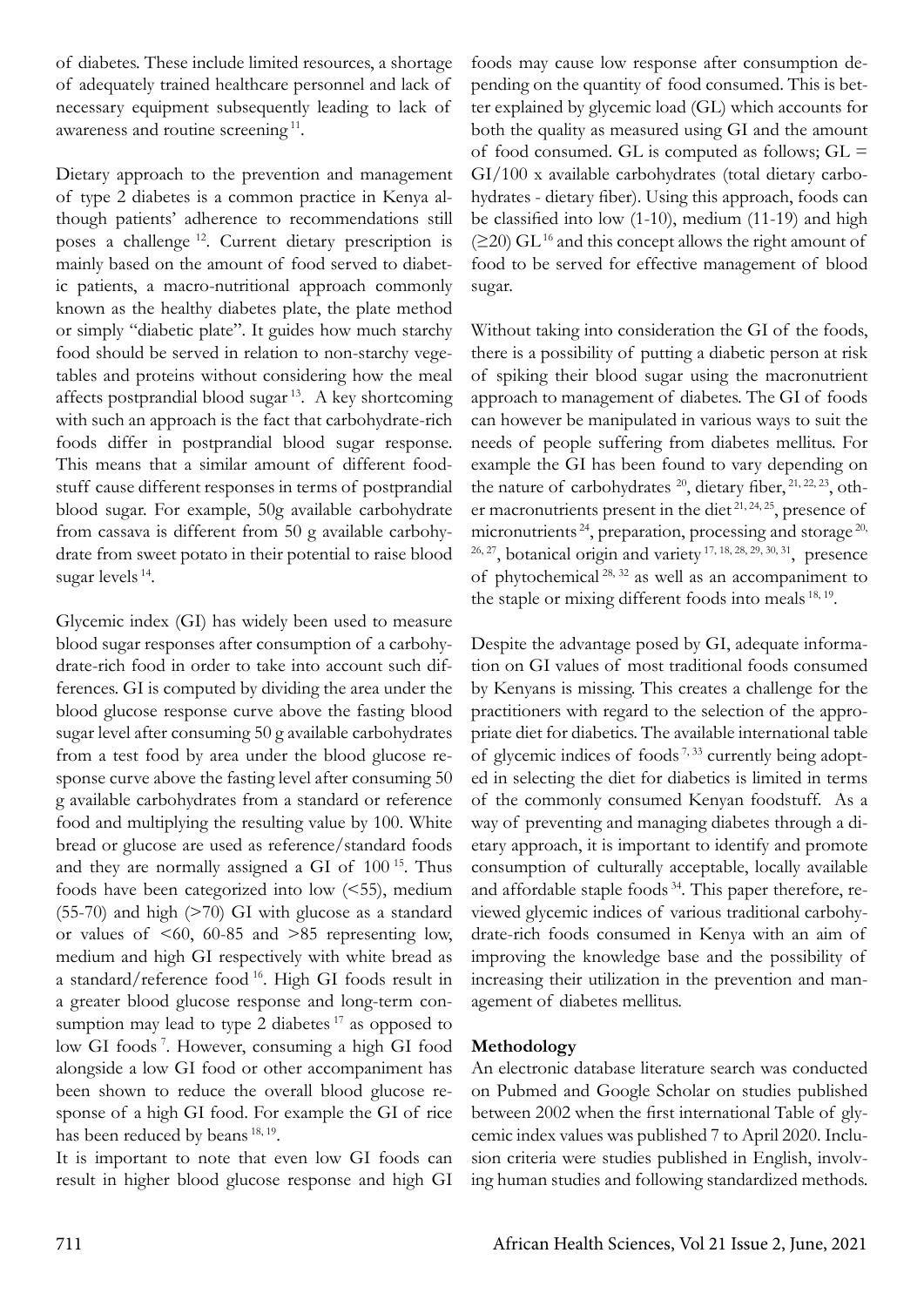Exclusion criteria were studies not published in English, in vitro studies, those involving animals and those that did not follow standard methods <sup>33</sup>. The search terms included glycemic index, glycemic load and glycemic response combined with Kenya. Glycemic index values listed in previous tables<sup>7</sup> were also included.

Final data were divided into two tables comprising of values derived from healthy subjects and values derived using individuals suffering from type 2 diabetes mellitus. To ensure uniformity in presentation of results, those presenting values in mean  $\pm$  SD had the standard deviation value divided by square root of sample size to present all the results as mean  $\pm$  SE. Values that were tested using white bread as a reference and then converted to glucose scale do not indicate the SE. Values that were tested used white bread as a reference and then converted to glucose scale do not indicate the SE. Results of available carbohydrate are presented on dry weight basis unless otherwise indicated against the foodstuff. Also, since both glucose and white bread are used as reference foods, a conversion factor of 70/100 (0.7) was used to convert from white bread scale to glucose scale. Hence the glucose scale has been used for final reporting as recommended to avoid possible confusion in the interpretation of the results<sup>7, 33</sup>. Carbohydrate content was obtained from the reference papers. GL values were calculated as the product of the amount

of available carbohydrate in a specified serving size and the GI value (using glucose as the reference food), divided by 100<sup>7, 33</sup>.

#### **Results**

Glycemic index values cereal-based individual foods/ meals tested on healthy individuals follow the order: boiled white rice > whole maize ugali with beef >whole maize ugali with silver fish= rice with beef> whole maize ugali (plain)=rice with beans>whole maize ugali; cowpea leaves. Bean stew had a GI of 44 while roots and tubers' products followed the following order: cassava -sorghum ugali with silver fish>boiled cassava> Cassava-sorghum ugali with cowpea leaves> sweet potato. Low GI was observed in beans and whole maize

| S/N                          | Food type                                         | <b>Available</b><br>carbohydrate<br>$(\%$ dwb) | Serving<br>(g)<br>containing<br>50g<br>carbohydrate<br>(wwb) | size GI (mean $\pm$ SE)<br>Ref: glucose |  |  |  |
|------------------------------|---------------------------------------------------|------------------------------------------------|--------------------------------------------------------------|-----------------------------------------|--|--|--|
| <b>Cereal-based products</b> |                                                   |                                                |                                                              |                                         |  |  |  |
| 1                            | Whole maize ugali; plain                          | $92.09 \pm 0.27$                               | 160                                                          | $62\pm8.90$                             |  |  |  |
| $\overline{c}$               | Whole maize ugali; silver fish                    | 92.09±0.27                                     | 148:30                                                       | $69.1 \pm 10.00$                        |  |  |  |
| 3                            | Whole maize <i>ugali</i> , cowpea leaves          | $92.09 \pm 0.27$<br>$18.86 \pm 0.05$           | 158;50                                                       | $45 \pm 6.60$                           |  |  |  |
| 4                            | Whole maize ugali; beef                           | $92.09 \pm 0.27$<br>Assumed 0                  | 160; 150                                                     | $71 \pm 6.70$                           |  |  |  |
| 5                            | Boiled white<br>rice (mwea pishori)               | $25.98 \pm 0.12$ wwb                           | 192                                                          | $77 + 5.69$                             |  |  |  |
| 6                            | Rice ( <i>mwea pishori</i> ); beef                | $25.98 \pm 0.12$ wwb<br>Assumed 0              | 192; 150                                                     | 69±7.70                                 |  |  |  |
| 7                            | Rice; beans<br>Mwea pishori rice; rose coco beans | 25.98±0.12 wwb<br>$16.03 \pm 0.15$ wwb         | 142; 80                                                      | $62 \pm 5.16$                           |  |  |  |
| <b>Legumes</b>               |                                                   |                                                |                                                              |                                         |  |  |  |
| $\mathbf{1}$                 | Bean stew                                         | $16.03 \pm 0.15$ wwb                           | 312                                                          | $44\pm10.00$                            |  |  |  |
| Roots and tubers' products   |                                                   |                                                |                                                              |                                         |  |  |  |
| $\mathbf{1}$                 | Sweet potato                                      | $90.04 \pm 0.03$                               | 168                                                          | $64.54 \pm 7.11$                        |  |  |  |
| $\overline{2}$               | Boiled cassava                                    | $78.81 \pm 0.45$                               | 175                                                          | $74.10\pm 6.31$                         |  |  |  |
| 3                            | Cassava-sorghum ugali; cowpea<br>leaves           | $91.79 \pm 0.12$<br>$18.86 \pm 0.05$           | 164:50                                                       | 69±9.01                                 |  |  |  |
| $\overline{4}$               | Cassava-sorghum ugali; silver fish                | $91.79 \pm 0.12$<br>$34.45 \pm 0.0$            | 157:30                                                       | $83 \pm 12.01$                          |  |  |  |

**Table 1:** Glycemic indices of some Kenyan foods tested on healthy individuals (n≥7)

Ref: 14, 18, <sup>35</sup>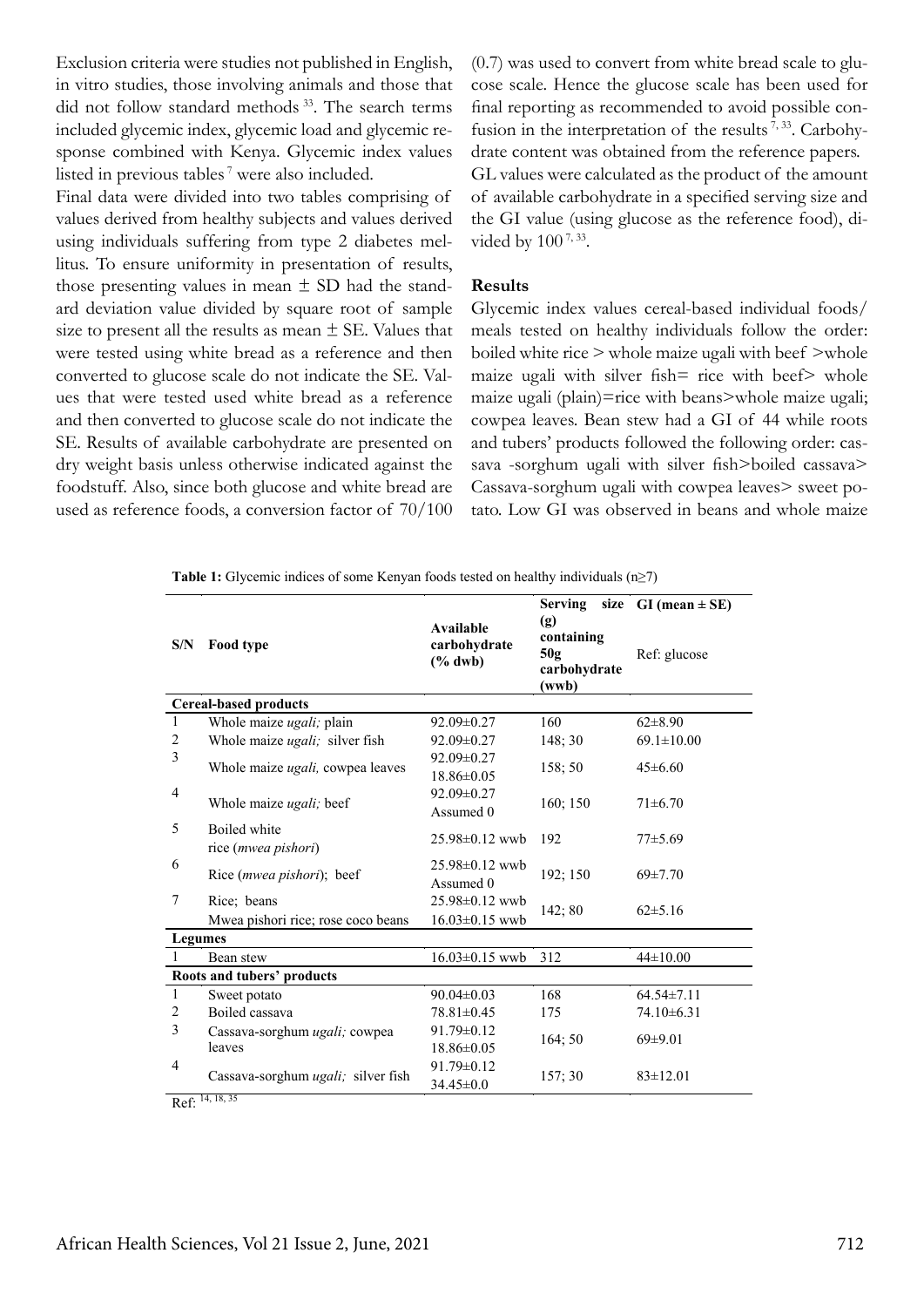For the specific foods tested on individuals suffering from type 2 diabetes mellitus, the order of GI values was as follows: boiled white rice>maize meal por-

| S/N                          | Food type                                  | Available<br>carbohydrate                             | Serving size $(g)$<br>containing 50g<br>carbohydrate | $GI$ (mean $\pm$ SE)<br>Ref: glucose |  |  |  |
|------------------------------|--------------------------------------------|-------------------------------------------------------|------------------------------------------------------|--------------------------------------|--|--|--|
| <b>Cereal-based products</b> |                                            |                                                       |                                                      |                                      |  |  |  |
|                              | Boiled white rice<br>(unspecified variety) | 42g available<br>$\text{carb}/150\text{g}$<br>serving | 150                                                  | 112                                  |  |  |  |
| 2                            | Maize meal porridge/ gruel                 | 38/50g                                                | $50 g$ (dry)                                         | 109                                  |  |  |  |
|                              | Millet flour porridge/ gruel               | unspecified                                           | unspecified                                          | 107                                  |  |  |  |
| <b>Roots</b>                 |                                            |                                                       |                                                      |                                      |  |  |  |
| 4                            | Cassava, boiled, with salt                 | 27g/100g                                              | 100                                                  | 46                                   |  |  |  |
| Ref:                         |                                            |                                                       |                                                      |                                      |  |  |  |

**Table 2:** Glycemic indices of some Kenyan foods tested on individuals who were suffering from type 2 diabetes mellitus  $(n \ge 7)$ .

ridge>millet flour porridge>boiled and salted cassava. These results are shown in Table 2.

## **Discussion**

Kenyan population consumes a variety of foods including snacks, thin porridges (uji), dishes from rice, maize, legumes, meat, fish, eggs, poultry, blood dishes, vegetable, roots and bananas, stiff porridge (ugali), flat bread (chappati), mashed dishes, deserts and sauces. Staple food is mainly maize and other cereal grains such as rice, wheat, millet and sorghum depending on the region. These staples are usually consumed alongside a variety of meats, legumes and/or vegetables <sup>36</sup>.

## **Glycemic index of cereal-based food products/ meals**

The predominant cereals consumed by the Kenyan population include maize (Zea mays), rice (Oryza sativa) and wheat (Triticum aestivum)<sup>37</sup>. Maize is consumed in the form of a thin (uji) or stiff/thick (ugali) porridge. The stiff porridge is usually consumed alongside an accompaniment  $^{18, 35, 36}$ . The same applies to many rice and wheat products 36. Whole milled maize, sorghum (Sorgum bicolor) and finger millet (Eleusine coracana) have been recommended in some parts of the country for preparing ugali (stiff porridge) and uji (thin porridge) for people suffering from non-communicable diseases including type 2 diabetes mellitus but also plain cassava alone or mixed with finger millet, sorghum or both can be used to prepare ugali<sup>38</sup>.

A moderate GI of 62 has been reported in a study conducted on healthy individuals in Kenya (Table 1). A GI of 94 was reported for stiff porridge from Malawi

which has a moisture content of 76.54% as opposed to  $66\%$  in the Kenyan study  $39, 40, 41$  which may have influenced the extent of starch gelatinization. Processing methods have been found to influence the GI 42, 43. For instance, cooking in excess water resulted in a higher rate of starch digestion while cooking in limited water may allow starch granules to rearrange and interact together limiting the rate of digestion 43. Whole maize ugali consumed in Tanzania had a GI of 71 44. The differences in GI could also be as a result of possible differences in maize varieties 32 which were not documented in these studies. The possible differences in varieties would also mean differences in amylose to amylopection ratio which influence formation of resistant starch and consequently starch digestibility<sup>20</sup>. In addition, similar foods made from flour milled by different methods have been found to vary in terms of  $GI^{27}$ . The particle sizes and milling methods were not documented in these studies.

As opposed to silver fish (Rastrineobola argenteus) and beef, cowpea leaves (Vigna unguiculata) lowered the glycemic index of whole maize meal ugali. A low GI of 45 was reported. Cowpea leaves contain significant amounts of protein, fiber, prebiotics, fat, iron, calcium, phosphorus, magnesium, iodine, potassium and sodium<sup>45, 46</sup>. In addition, cowpea leaves contain phytochemicals including polyphenols, tannins, saponins and flavonoids<sup>46</sup>. Most of these components have been associated with lower GI, for example magnesium  $47$ , polyphenols 32, and tannins 48. In addition, dietary fiber and magnesium intakes may have reduced insulin resistance 49. Generally a low GI diet has been associated with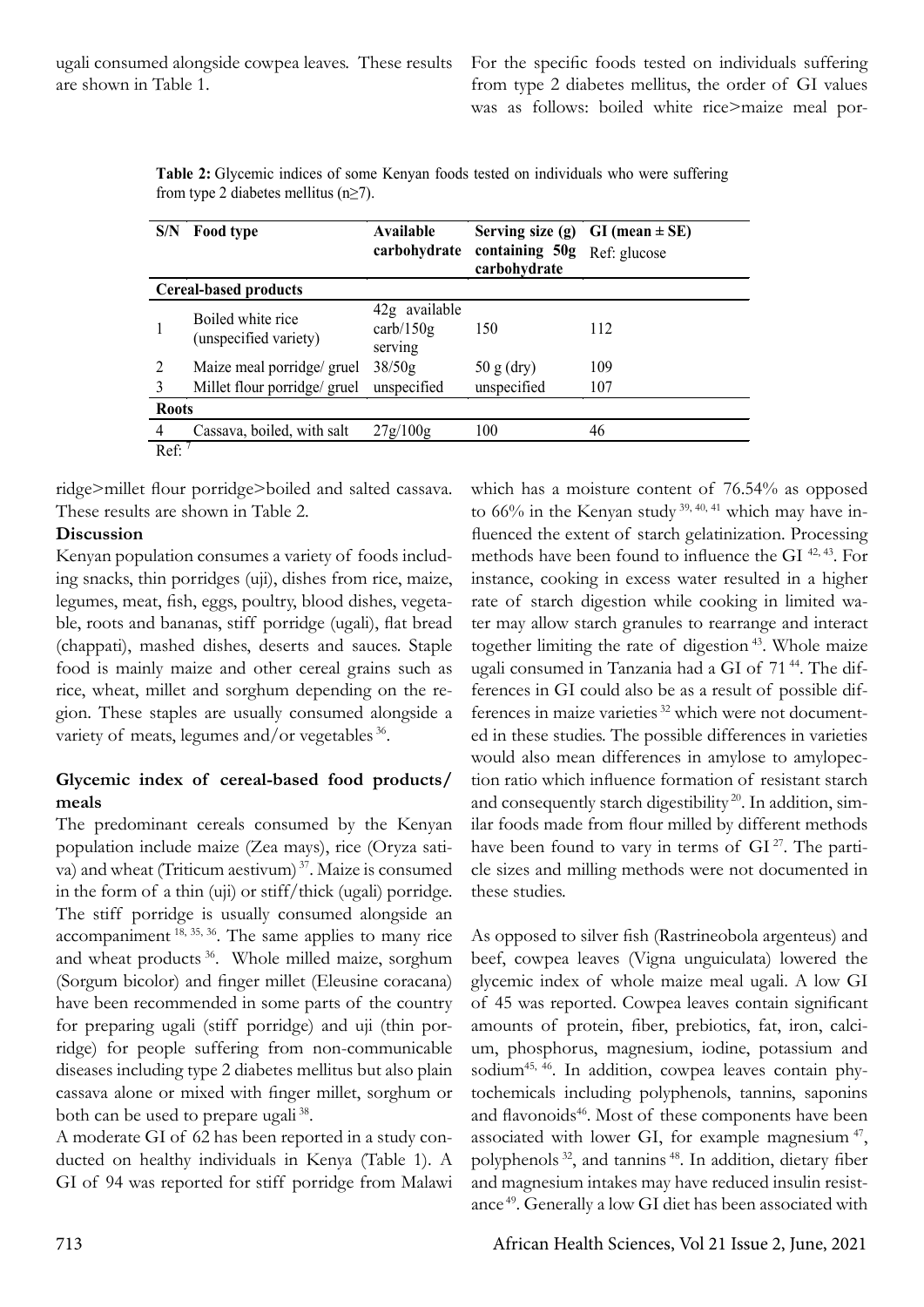high intakes of micronutrients, fat and sodium<sup>24</sup> as well as other macromolecules present in the diet 22, 29.

Apart from cowpea leaves, other vegetable dishes that can be consumed alongside ugali and whose impacts on GI are yet to be determined include stir fried kales; cabbage; jute mallow and pumpkin leaves; pumpkin leaves; spider plant, amaranth and African nightshade leaves; vine spinach; stir-fried amaranth leaves; mashed pumpkin and African nightshade leaves; stinging nettle leaves; stewed cowpeas leaves and jute mallow leaves; stir-fried spinach; sweet potato leaves; stewed mushrooms in peanut butter; potato curry; peas and brinjal curry 36. On the other hand consumption of ugali accompanied by beef or silverfish popularly known as omena in Kenya, resulted in an increased glycemic index of 69 (Table 1). Although both were rich in protein which reduce postprandial glucose response 25 and fat that also lowers the GI 24 the GI was increased. This could be explained by the fact that the amount of ugali in relation to accompaniment is usually large. The large proportion of carbohydrates could have outweighed the GI lowering effect of protein or fat<sup>22</sup>. In addition, beef has been associated with decreased insulin sensitivity 50.

The impact of the following meat, fish and egg dishes on GI of ugali has not yet been documented: stir fried goat meat; stir fried beef; Swahili spiced beef stew; minced meat balls; stewed dried fish; fried tilapia; Hydrabadi biryani; stewed Nile perch; stewed goat meat; camel meat; sheep tail fat; beef, maize and wheat flour mix; okra meat dish. In addition the effect on GI of sautéed termites, fried egg, omelette, Spanish omelette and poultry including stewed chicken; fried chicken; stewed quails and stewed guinea fowl as well as blood dishes including cow blood, beef and cow fat; cow blood with sour milk; blood cooked in fresh milk; fresh blood and fresh milk 36.

Aside from ugali prepared from whole maize flour, ugali can also be prepared from maize and finger millet flour; maize, red sorghum and finger millet flour; refined maize flour; red sorghum, maize and finger millet flour; cassava flour; cassava, finger millet and sorghum flour; finger millet flour as well as banana and maize flour. Ugali can also be prepared from any of these flours and cooked using sour milk instead of water 36. The GI of these preparations is yet to be determined.

The GI of gruel/thin porridge (uji) prepared from maize meal porridge and millet meal was 109 and 107 respectively (Table 2). However it is important to note that these were results conducted on individuals suffering from type 2 diabetes mellitus. A recent study conducted on glycemic responses from gruel prepared from finger millet and white maize flours did not find significant difference between the two samples in terms of postprandial glycemic response although this study did not calculate the GI of these samples <sup>51</sup>. Other cereal-based products with unknown GI and are usually consumed alongside same accompaniments as ugali and rice include wheat products such as white chapati, brown chapati, roti (Indian chapati) and bhature (fried Indian bread). The GI is also yet to be determined for the following maize dishes: ashir; fresh beans and maize; dried maize and beans; sautéed maize and beans; dehulled maize and beans; crushed maize 36.

Plain boiled white rice had a GI of 77 which was lowered to 69 and 62 when consumed with beef and beans respectively (Table 1). The unspecified white rice variety had a GI of 112 tested on type 2 diabetes patients (Table 2). The difference could be attributed to the different rice varieties 29, 31 and possibly between starches obtained from different locations 52. In addition, the unspecified white rice variety in Table 2 could also be from the fact that the test participants were diabetes patients 53. Both beef and beans lowered the GI probably due to their protein content  $2^{1, 25}$ . The protein source could also be playing a significant effect with better effect observed from proteins of plant origin 54. In addition, the GI lowering effect from beans could be resulting from presence of fiber  $21,55,56$ , polyphenols<sup>57</sup> or resistant starch and the beans cell walls which modulate starch gelatinization thereby reducing enzymatic hydrolysis 58. In addition beans being a lente-carbohydrate possess a low GI which could have diluted high GI of rice.

Rice dishes with unknown GI include spiced rice (pilau), Swahili biryani rice, onion fried rice, potatoes in rice, steamed rice and rice with milk. Rice in Kenya can be consumed alongside same accompaniments discussed above for ugali. Other cereal-based products with unknown GI and are usually consumed alongside same accompaniments as ugali and rice include wheat products such as white chapati, brown chapati, roti (Indian chapati) and bhature (fried Indian bread). The GI is also yet to be determined for the following maize dishes: ashir; fresh beans and maize; dried maize and beans; sautéed maize and beans; dehulled maize and beans; crushed maize 36.

### **Glycemic index of legumes**

The GI of beans was 44 (Table 1). The factors that could have contributed to the low GI of beans have been discussed above alongside rice and beans meal. Other legume dishes whose GI data is still missing in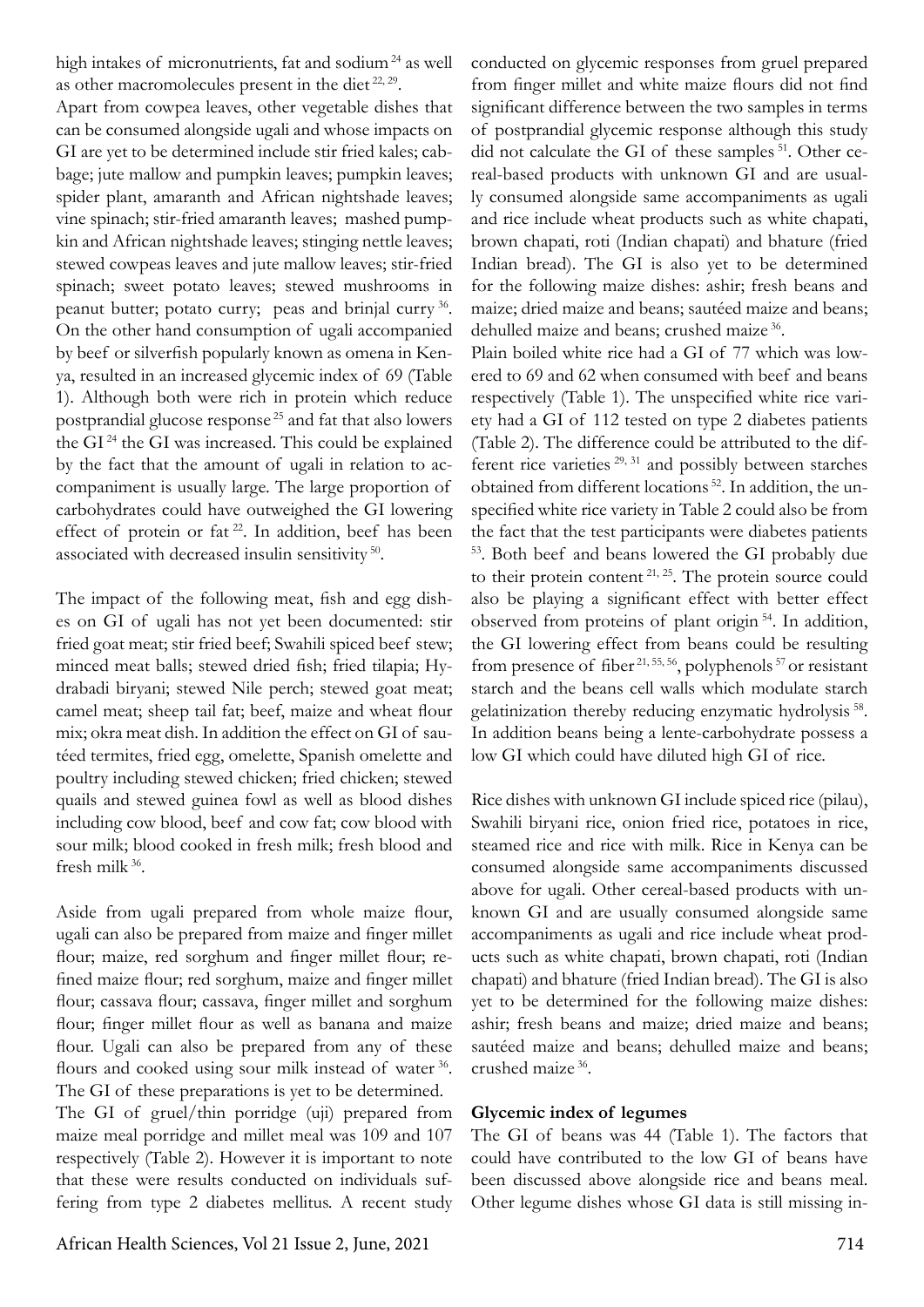clude lentil stew; green gram stew; bean stew with milk and cream; black bean stew; pigeon peas stew; skinned bean stew; stewed split dal; chick peas curry; sautéed red kidney beans and red sorghum; red sorghum, beans and teff flour 36. These stews can be consumed alongside ugali, rice or chapatti and their effect on GI of these staples is yet to be documented in Kenya.

### **Glycemic index of roots and tubers products**

In a study conducted on healthy individuals, the GI of sweet potato (Ipomoea balatas L.) was 65 and that for cassava (Manihot esculenta Crantz) was 74 although the two values were not found to be statistically different (Table 1). Jamaican boiled sweet potato had a GI of range of  $41\pm 5$  to  $50\pm 3$  (SEM) in ten different varieties<sup>59</sup>. The differences could be attributed to the origin or geographical location 52, 60. Bangladesh sweet potato recorded a GI of 191±66 (SD) in a study conducted on individuals suffering from type 2 diabetes mellitus 53. A GI of 74 reported in the Kenyan study with regard to cassava was high. This is in agreement with a Caribbean study conducted on healthy individuals that reported a GI of 94 $\pm$ 11 (SEM)<sup>26</sup>. Cassava boiled in salt and tested on individuals suffering from type 2 diabetes reported a GI of 46 although the portion size administered may not be equivalent to 50 g available carbohydrate. In addition a higher sodium intake has been associated with a low GI<sup>24</sup> although higher salt intake may not be encouraged due to associated detrimental health effects. Cassava has also been used in preparation of ugali. This is usually from flour prepared using fermented and sundried cassava pieces mixed with either finger millet, sorghum or both 36. Ugali prepared from cassava and sorghum consumed alongside cow pea leaves had a GI of 69 (moderate) while when consumed with silver fish the GI was 83.The effect of cowpea leaves and silver fish on GI have been discussed earlier with regard to whole maize meal ugali. In both scenarios cowpea leaves lower the GI as opposed to silver fish.

However differences can be noted between whole maize meal *ugali* and cassava-sorghum ugali with whole maize meal *ugali* having a lower GI when consumed with either cowpea leaves or silver fish. A study on sorghum chips reported a high GI  $($ >70)<sup>54</sup> and this together with a high GI for cassava in the Kenyan study could partially explain the higher GI of *ugali* prepared from cassava-sorghum as opposed to that from whole maize meal. A separate study found most sorghum-based food products to have lower GI than their respective wheat or rice-based foods <sup>30</sup>. It is important in future studies to note the sorghum variety and the ratios used in composite flour. For example the ratio of sorghum to cassava flour used in preparation of ugali is usually very  $\text{low}$  <sup>18, 38</sup>.

Other foods in this category whose GI is yet to be determined locally include arrowroots; yam stew; sweet potatoes with peanut butter; arrowroot stew; pan fried arrowroots; pan fried sweet potatoes; potato bhajia and potato chips as well as mashed dishes including fresh maize, potato and pumpkin leaves mash; maize, beans, potatoes and pumpkin leaves mash; black beans, green bananas and potatoes mash; green maize and sweet potatoes mash; sweet potatoes and de-hulled black beans mash; mashed cassava and pigeon peas; mashed potatoes; enriched mashed potatoes; mashed beans and potatoes; mashed sweet potato and black beans 36.

## **Other foods with unknown glycemic index**

In addition to the foods listed and discussed above, the GI of following foods is still missing include: green bananas and stewed green bananas with meat; mashed bananas plain; enriched mashed bananas; enriched matoke; pumpkins with peanut butter; fresh maize; potato and pumpkin leaves; mashed pigeon peas and green maize and common snacks (fried dumplings; Swahili doughnuts; enriched East African doughnuts; East African doughnuts; meat samosa; vegetable samosa; pancakes; drop scones; Qita; mkate kuta; egg toast; oatmeal; pumpkin and coconut milk). These common snacks are mostly consumed alongside mixed tea. Desserts and sauces (sweetened pumpkin and coconut milk; semolina and nuts; diluted yoghurt; groundnut sauce) 36 could also impart on GI and their effect is not documented.

## **Use of GI data in computing GL and appropriate food portion size in diabetes management**

As described earlier, foods can be classified into low (1- 10), medium (11-19) and high (≥20) GL.

Consider an example of GI of beans (rose coco) which is estimated at 44

Using the formula:  $GL = GI/100 \times \text{Available carbohydrate}$ drates.

Assuming the aim is to give a patient a glycemic load of 10 (low GL), what portion size should the patient be served?

 $GL = (44/100)$  x Available carbohydrates

10=0.44 available carbohydrates

Available carbohydrates equivalent to a GL of  $10 =$ 22.72g

Available carbohydrate in beans was 16% (wwb)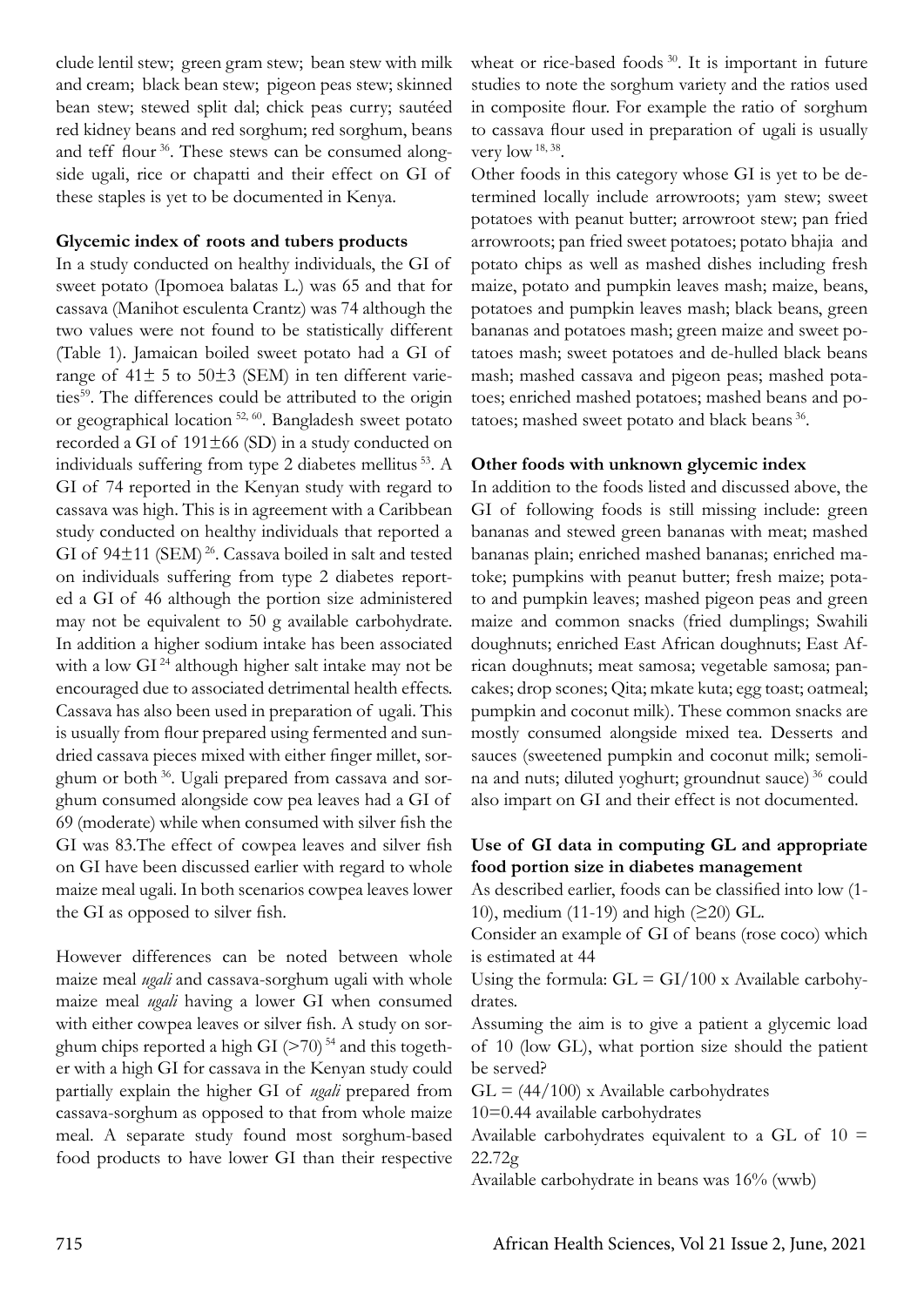Therefore to attain a GL of 10, the serving portion size should be  $(22.72 \times 100)$  divided by  $16 = 142$  g of beans.

## **Conclusion**

Data on glycemic index values for Kenyan local foods is limited. This paper calls for the need to build a data base of the GI of traditional Kenyan foods. Various factors influencing GI especially of common staples should be exploited in dietary prevention and management of diabetes. These may include appropriate mixing of foods into meals taking into consideration the food types and ratios, processing/cooking methods as well as food variety.

## **Key recommendations in the application of dietary approach in prevention and management of diabetes in Kenya**

1. GI of local foods should be determined and adopted as a key measure of nutritional quality of foods.

2. The public should be educated on the how to combine various foodstuffs into meals depending on their GI.

3. Various factors affecting the GI could be explored with a view of lowering the GI of common staple foods.

4. Policy makers should consider the inclusion of GI information on the existing book; "Kenyan Food Recipes, a Kenyan recipe book of common mixed dishes with nutrients values".

### **Conflict of interest**

None declared.

## **References**

1. A.D.A. American Diabetes Association. Diagnosis and classification of diabetes mellitus. *Diabetes Care*. 2004; 27:5–10.

2. Saeedi P, Petersohn I, Salpea P, Malanda B, Karuranga S, Unwin N, et al.. Global and regional diabetes prevalence estimated for 2019 and projections for 2030 and 2045: Results from the International Diabetes Federation Diabetes Atlas, 9th edition. *Diabetes Research and Clinical Practice*. 2019; 157: 107843.

3. WHO. World Health Statistics 2017: Monitoring health for the SDGs. https://www.who.int/gho/publications/ world\_health\_statistics/2017/EN\_WHS2017\_Part2. pdf?ua=1. Site accessed on 30th March, 2020. https// doi.org/10.1016/j.diabre.2019.107843.

4. WHO. World Health Organization – Non communicable Diseases (NCD) Country Profiles, 2018. https://

www.who.int/nmh/countries/ken\_en.pdf?ua=1. Site visited on 30th March, 2020.

5. Herder C and Roden M. "Genetics of type 2 diabetes: pathophysiologic and clinical relevance". *European Journal of Clinical Investigation*. 2011; 41(6): 679–92.

6. Ripsin, C.M, Kang H and Urban RJ."Management of blood glucose in type 2 diabetes mellitus". *American Family Physicians*. 2009; 79 (1): 29–36.

7. Foster-Powell K, Holt SHA and Brand-Miller JC. International table of glycemic index and glycemic load values: 2002. *The American Journal of Clinical Nutrition*. 2002; 76:5–56.

8. A.D.A American Diabetes Association. Diagnosis and classification of diabetes mellitus. *Diabetes Care*. 2010; 33(1):S62–9.

9. Hall V, Thomsen RW, Henriksen O and Lohse N. Diabetes in Sub Saharan Africa 1999-2011: epidemiology and public health implications A systematic review. *Bio Med Central Public Health*. 2011; 11:564.

10. International Diabetes Federation. IDF Diabetes Atlas, 8th edn. Brussels, Belgium: *International Diabetes Federation*, 2017. http://www.diabetesatlas.org.

11. Mohamed SF, Mwangi M, Mutua MK, Kibachio J, Hussein A, Ndegwa Z, et al.. Prevalence and factors associated with pre-diabetes and diabetes mellitus in Kenya: results from a national survey. *BMC Public Health*. 2018. 18; 1215.

12. Musee CN, Omondi DO and Odiwuor W. Dietary Adherence Pattern in the Context of Type 2 Diabetic Management within Clinical Setting, Kenya. *International Journal of Diabetes Research*. 2016; 5(2): 26-34.

13. Raidl M, Spain K, Lanting R, Lockard M, Johnson S, Spencer M, et al. The healthy diabetes plate. Preventing Chronic Diseases serial online. 2007; 4(1):A12. Available from: http://www.cdc.gov /pcd/issues/2007/ jan/06\_0050.htm.

14. Ebere RA, Imungi JK and Kimani VN. Glycemic responses of cassava and sweet potatoes consumed in Western Kenya. *Food Science and Quality Management*. 2017; 63: 7-12.

15. FAO/WHO. Carbohydrates in human nutrition, Report of a Joint FAO/WHO Expert Consultation. FAO Food Nutrition Paper. 1998; 66:1–140. www.fao. org/docrep/w8079e/w8079e00.htm

16. Augustin LSA, Kendall CWC, Jenkins DJA, Willet WC, Astrup A, Barclay AW et al. Glycemic index, glycemic load and glycemic response: An international scientific consensus summit from the international carbohydrate quality consortium (ICQC). *Nutrition, Metabolism and Cardiovascular Diseases*. 2015; 25(9):795-815.

17. Eleazu CO. The concept of low glycemic index and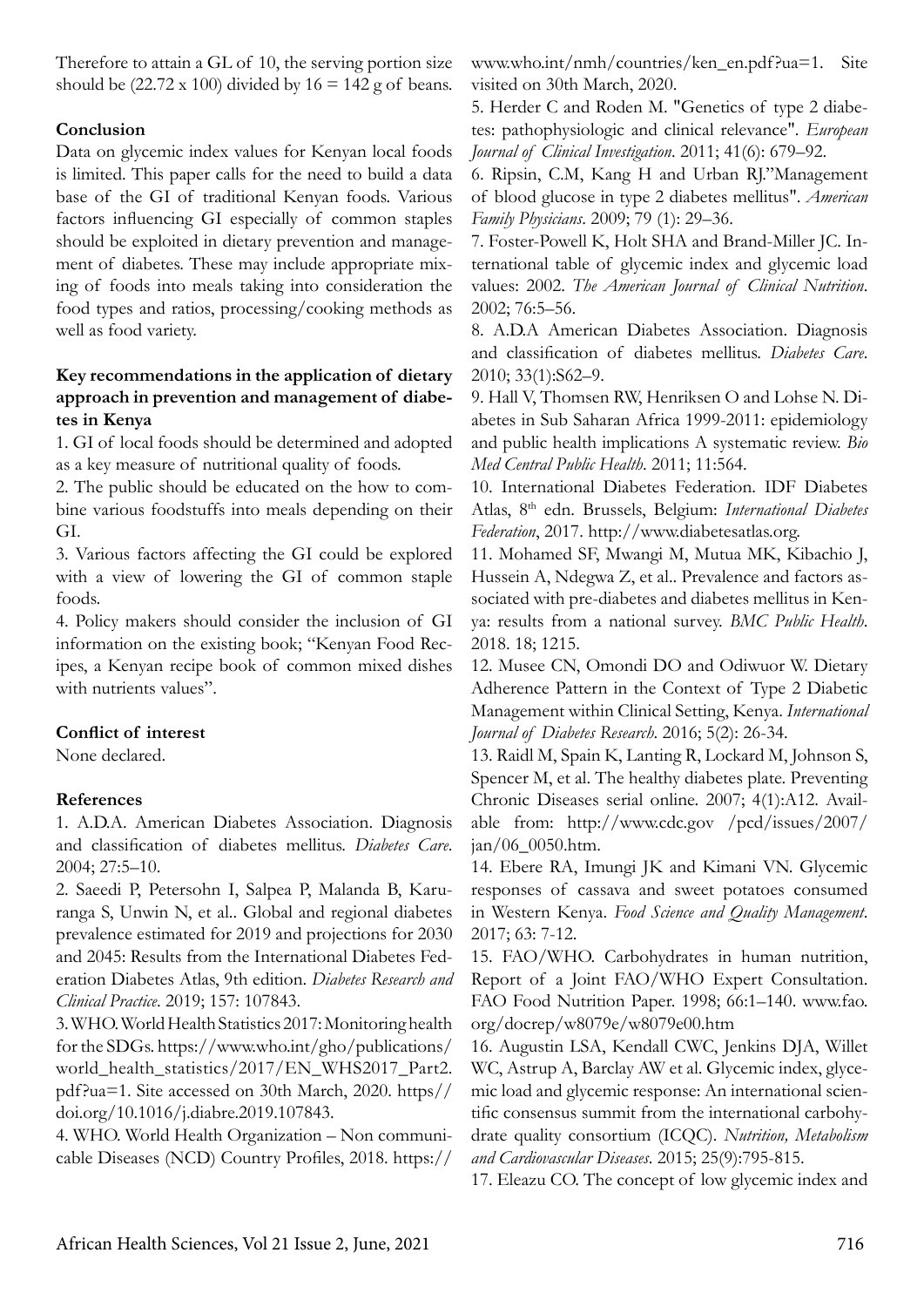glycemic load foods as panacea for type 2 diabetes mellitus; prospects, challenges and solutions. *African Health Sciences*. 2016; 16(2), June 2016.

18. Ebere RA, Imungi JK and Kimani VN. Proximate composition, energy contents and blood sugar responses of stiff porridge and rice meals consumed in Kenya. *Food Science and Quality Management*. 2017; 63:64-73.

19. Winham, DM, Hutchins AM, Thompson SV. Glycemic Response to Black Beans and Chickpeas as Part of a Rice Meal: A Randomized Cross-Over Trial. *Nutrients*. 2017; 9, 1095.

20. Li Y, Zhanga AR, Luo HF, Wei H, Zhou Z, Peng J et al. In Vitro and in Vivo Digestibility of Corn Starch for Weaned Pigs: Effects of Amylose:amylopectin Ratio, Extrusion, Storage Duration, and Enzyme Supplementation. *Journal of Animal Science*. 2015; 93 (7), 3512-20.

21. Bonnema AL, Altschwager DK, Thomas W, Slavin JL. The effects of the combination of egg and fiber on appetite, glycemic response and food intake in normal weight adults - a randomized, controlled, crossover trial. *International Journal of Food Sciences and Nutrition*. 2016; 67(6):723–731.

22. Hettiaratchi UPK, Ekanayake S and Welihinda J. Glycaemic indices of 03 Sri-Lankan wheat bread varieties and a bread-lentil meal. *International Journal of Food Science and Nutrition*. 2009; 60(S4):21-30.

23. Widanagamage R, Ekanayake S and Welihinda J. Carbohydrate rich foods: glycaemic indices and correlation with macronutrients. *International Journal of Food Science and Nutrition*. 2009a; 60(S4):215-223.

24. Murakami K and Sasaki S. A low-glycemic index and -glycemic load diet is associated with not only higher intakes of micronutrients but also higher intakes of saturated fat and sodium in Japanese children and adolescents: the National Health and Nutrition Survey. *Nutrition Research*. 2018; 49:37-47 PubMed .

25. Meng H, Matthan NR, Ausman LM and Lichtenstein AH. Effect of Macronutrients and Fiber on Postprandial Glycemic Responses and Meal Glycemic Index and Glycemic Load Value Determinations. *American Journal Clinical Nutrition*. 2017; 105 (4): 842-853.

26. Ramdath DD, Isaacs RL, Teelucksingh S and Wolever TM. Glycaemic index of selected staples commonly eaten in the Caribbean and the effects of boiling v. crushing. *British Journal of Nutrition*. 2004; 91(6):971– 977.

27. Jayasinghe KWMA, Ekanayake S and Nugegoda DB. Effect of different milling methods on glycaemic responses of foods made with finger millet (Eucenea coracana) flour. *Ceylon Medical Journal*. 2013; 58(4):148- 152.

28. Kumar A, Sahu C, Panda PA, Biswal M, Sah RP, Lal MK, et al. Phytic Acid Content May Affect Starch Digestibility and Glycemic Index Value of Rice (Oryza Sativa L.). *Journal of Science Food and Agriculture*. 2020; 100(4): 1598-1607.

29. Nisanka US and Ekanayake S (2016) Rice variety and processing: contribution to glycaemic response. *Ceylon Medical Journal*. 2016; 61(4):159-162.

30. Prasad MPR, Rao BD, kalpana K, Rao MV and Patil JV. Glycaemic Index and Glycaemic Load of Sorghum Products. *Journal of Science, Food and Agriculture*. 2015; 95(8):1626-30.

31. Odenigbo, AM. Nutrient Composition and Predicted Glycemic Index of Rice Varieties from Nigeria. *British Journal of Applied Science and Technology*. 2014; 4(2):302-318.

32. Rocchetti G, Giuberti G, Gallo A , JBernardi J, Marocco, A, Lucini L. Effect of Dietary Polyphenols on the in Vitro Starch Digestibility of Pigmented Maize Varieties under Cooking Conditions. *Food Research International*. 2018; 108: 183-191 PubMed .

33. Atkinson FS, Foster-Powell K and Brand-Miller. International Tables of Glycemic Index and Glycemic Load Values: 2008. *Diabetes Care*. 2008; 31(12): 2281- 2283.

34. Mattei J, Malik V, Wedick NM, Hu FB, Spiegelman D, Willet WC et al. Reducing the global burden of type 2 diabetes by improving the quality of staple foods: The Global Nutrition and Epidemiologic Transition Initiative. *Global Health*. 2015; 11, 23.

35. Ebere RA, Imungi JK and Kimani VN. Glycemic responses of stiff porridge (ugali) meals consumed in Western Kenya. *Food Science and Quality Management*. 2017; 63: 55-63.

36. FAO/Government of Kenya. Kenyan Food Recipes. A recipe book of common mixed dishes with nutrient value. Nairobi, FAO. 2018; 349 pp. http://www. fao.org/3/I8897EN/I8897en.pdf.

37. Ofwona AC (2013). An analysis of the patterns of food consumption among households in Kenya. *Journal of Emerging Trends in Economics and Management Sciences*; 4(1):111-113.

38. Wanjala G, Onyango A, Makayoto M and Onyango C. Indigenous technical knowledge and formulations of thick (ugali) and thin (uji) porridges consumed in Kenya. *African Journal of Food Science*. 2016;10:385-396.

39. Lovegrove A, Edwards CH, DeNoni I, Patel H, El SN, Grassby T, Zielke C, et al. *Critical Reviews in Food Science and Nutrition*. 2017; 57(2):237-253.

40. Mlotha V, Mwangwela AM, Kasapila W, Siyame EWP and Masamba K. Glycemic responses to maize